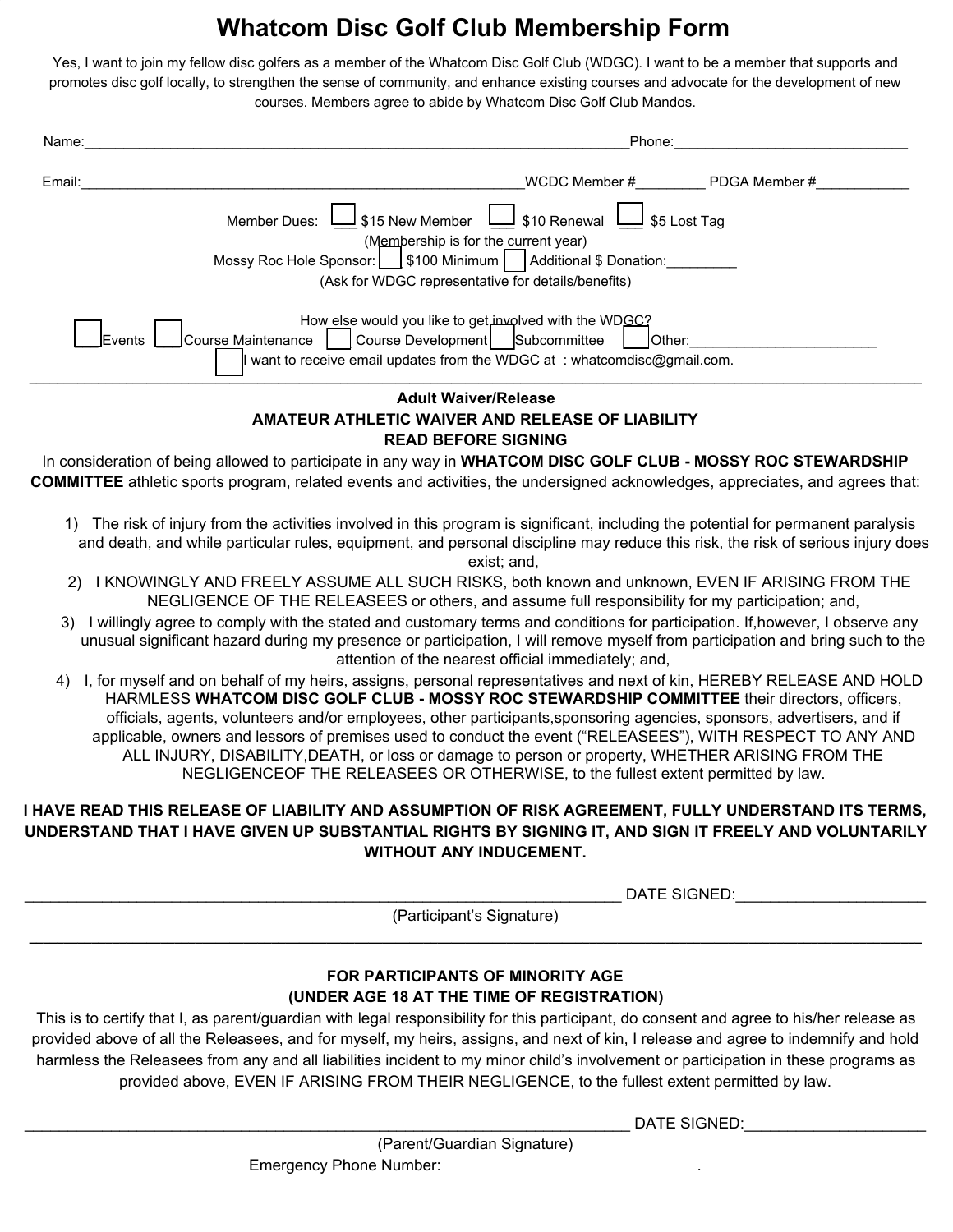#### **SUDDEN VALLEY COMMUNITY ASSOCIATION EXHIBIT B [INJURY WAIVER FORM]**

This Injury Waiver Agreement (the "Waiver") is entered into by and between the Sudden Valley Community Association (the "Association") and the Member on

**WHEREAS**, the Member desires to enter into the former Sudden Valley Campground (the "Grounds") for purposes of building, repairing, maintaining, or using the disc golf course located thereon (the "Course") that is operated by Whatcom Disc Golf Club (the "Club") for recreational purposes; and;

**WHEREAS**, the Grounds and the Course are not constructed, maintained, repaired, inspected, or supervised by the Association, and therefore use of the same is at the Member's sole risk,

**WHEREAS**, the Member desires to enter the Grounds and the Course for his/her own recreational benefit, which the Member acknowledges is adequate consideration for this Waiver.

**NOW THEREFORE**, in consideration of the Association allowing the Member to enter the Grounds the Member hereby agrees as follows:

1. Site Condition and Assumption of Risk: The Member represents and warrants that it understands: (i) that the Grounds and the Course utilized by the Member may not have been inspected by the Association prior to the Member's use thereof and therefore may be unsafe and/or unsuitable for use; (ii) that Grounds and/or the Course have not been assessed by the Association for safety or suitability of Member's use; (iii) that access to the Grounds and Course is solely for the Member's recreational benefit, and (iv) that the ability to enter the Grounds and course is of substantial benefit to the Member and thereby provides adequate consideration for this Waiver. The Member hereby assumes all risk of injury or death while on the Grounds or the Course for any purpose whatsoever.

2. **Release, Indemnification, and Hold Harmless: FOR AND IN CONSIDERATION OF THE ASSOCIATION ALLOWING ACCESS TO THE GROUNDS AND THE COURSE, THE MEMBER FOR HIMSELF/HERSELF, AND HIS/HER MARITAL COMMUNITIES, HEIRS, EXECUTORS, ASSIGNS AND EMPLOYERS DOES HEREBY FOREVER RELEASE, INDEMNIFY AND HOLD HARMLESS THE ASSOCIATION, ITS BOARD, EMPLOYEES, CONTRACTORS AND SUBCONTRACTORS FROM ALL CLAIMS, DAMAGES, DEMANDS OR INJURIES OF ANY KIND (ANTICIPATED OR UNANTICIPATED) OR NATURE (UP TO AND INCLUDING DEATH) ARISING OUT OF OR RELATING TO THE MEMBERS'S ACCESS TO, OR PRESENCE WITHIN, THE GROUNDS AND/OR THE COURSE.**

**THIS WAIVER CONTAINS A RELEASE, INDEMNIFICATION AND HOLD HARMLESS AGREEMENT**

**Member Signature:**

\_\_\_\_\_\_\_\_\_\_\_\_\_\_\_\_\_\_\_\_\_\_\_\_\_\_\_\_\_\_\_\_\_\_\_\_\_\_\_\_

Print Name: \_\_\_\_\_\_\_\_\_\_\_\_\_\_\_\_\_\_\_\_\_\_\_\_\_\_\_\_\_\_

Address: \_\_\_\_\_\_\_\_\_\_\_\_\_\_\_\_\_\_\_\_\_\_\_\_\_\_\_\_\_\_\_\_\_

LICENSE FOR DISC GOLF COURSE – PAGE 8